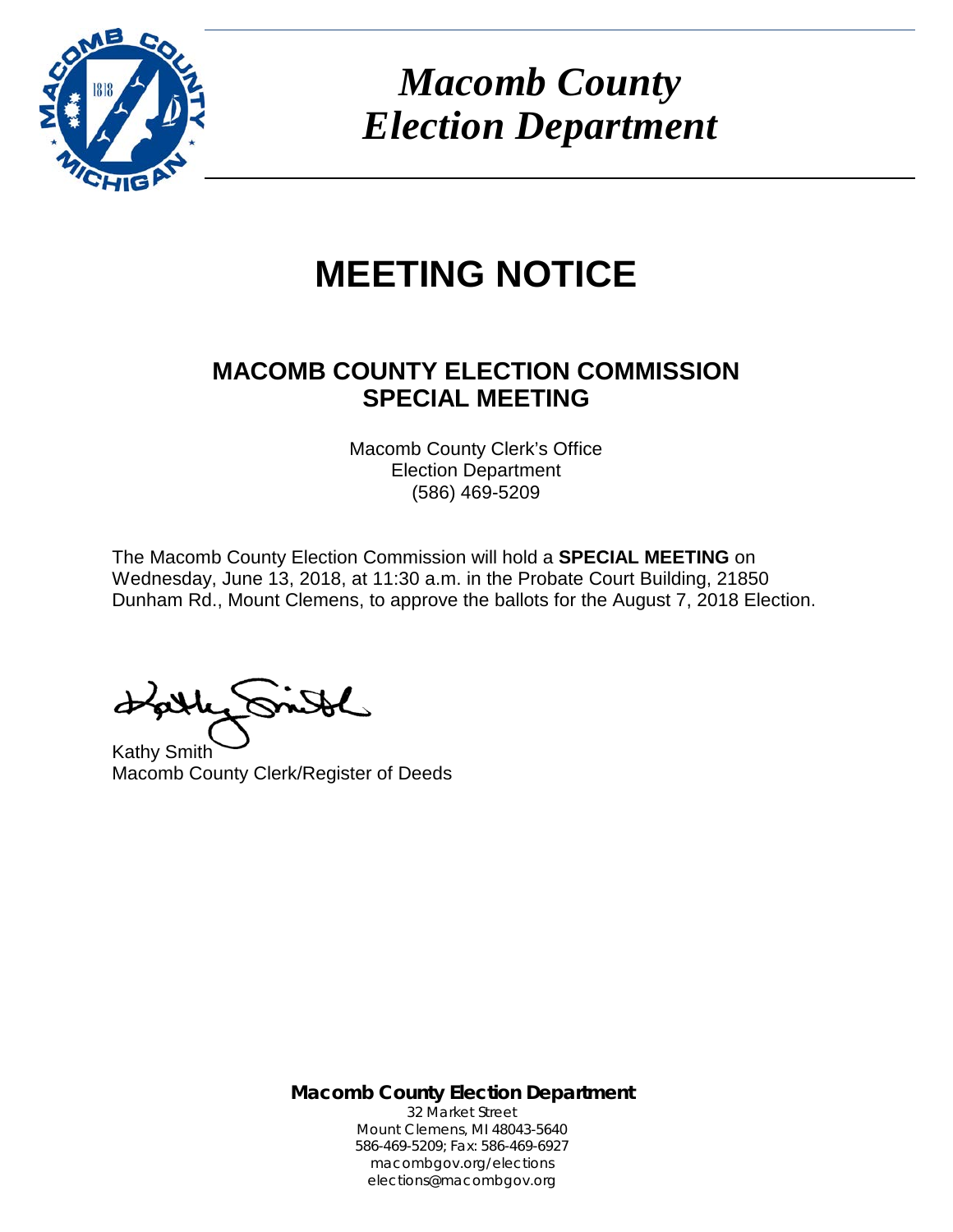

*Macomb County Election Department*

## **MACOMB COUNTY ELECTION COMMISSION SPECIAL MEETING June 13, 2018**

**Probate Court Building 21850 Dunham Rd. Mt. Clemens, MI 48043 11:30 a.m.**

# **AGENDA**

- I. Call to Order
- II. Adoption of Agenda
- III. Public Participation *(limited to five minutes)*
- IV. Approval of Minutes from May 10, 2018 Election Commission Meeting
- V. Approve ballots for the August 7, 2018 Election
- VI. Unfinished Business
- VII. New Business
- VIII. Public Participation
- IX. Adjournment

**Macomb County Election Department** 32 Market Street Mount Clemens, MI 48043-5640 586-469-5209; Fax: 586-469-6927 macombgov.org/elections elections@macombgov.org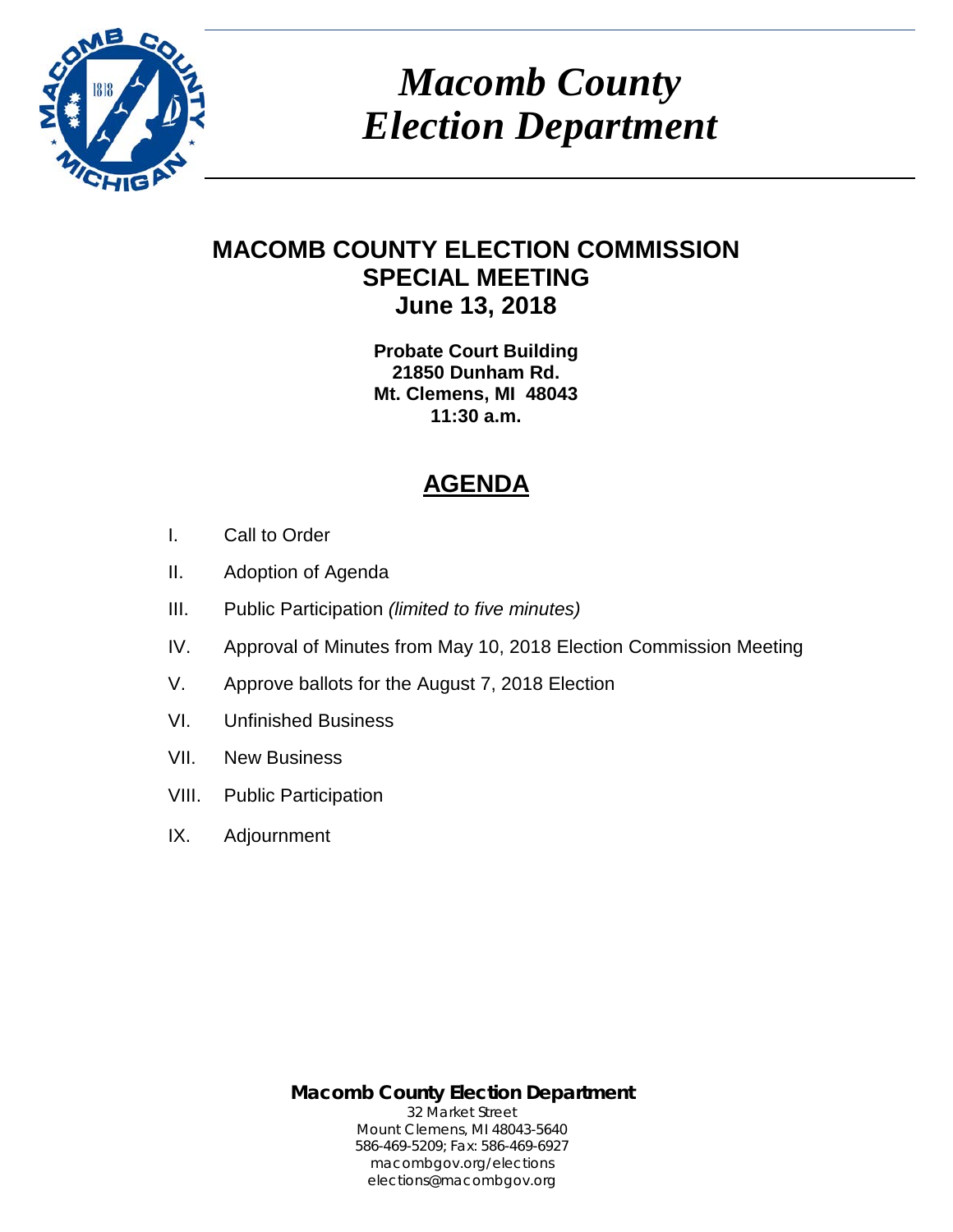# **MACOMB COUNTY ELECTION COMMISSION SPECIAL MEETING May 10, 2018**

### **UNOFFICIAL MINUTES**

The Macomb County Election Commission met on Thursday, May 10, 2018, in Court Room #1 of the Macomb County Probate Court Building, 21850 Dunham, Mount Clemens with the following members present:

> Judge Kathryn George – Senior Probate Judge, Chairperson Larry Rocca – County Treasurer Kathy Smith – County Clerk

 Also Present: Roger Cardamone – Election Department John Schapka – Corporation Counsel Joe Biondo – Treasurer's Office

#### **CALL TO ORDER**

Judge George called the meeting to order at 1:33 p.m.

#### **MOTION TO ADOPT AGENDA**

A motion to adopt the agenda was made by Larry Rocca. Kathy Smith seconded the motion. The motion carried.

#### **PUBLIC PARTICIPATION**

None

### **APPROVAL OF MINUTES FROM APRIL 24, 2018 MEETING**

Larry Rocca made a motion to approve the minutes as presented. Kathy Smith seconded the motion. The motion carried.

#### **JUDGE CLARITY AND FACTUALITY ON SUBMITTED PETITIONS**

- **Petition 1:** Tom Sokol spoke. 20331 Vine, Macomb, MI 48044 Judge George, Larry Rocca, and Kathy Smith voted to approve the petition. By a 3-0 vote, the petition was approved.
- **Petition 2:** Tom Sokol spoke. 20331 Vine, Macomb, MI 48044 Judge George, Larry Rocca, and Kathy Smith voted to approve the petition. By a 3-0 vote, the petition was approved.

#### **UNFINISHED BUSINESS**

None

#### **NEW BUSINESS**

None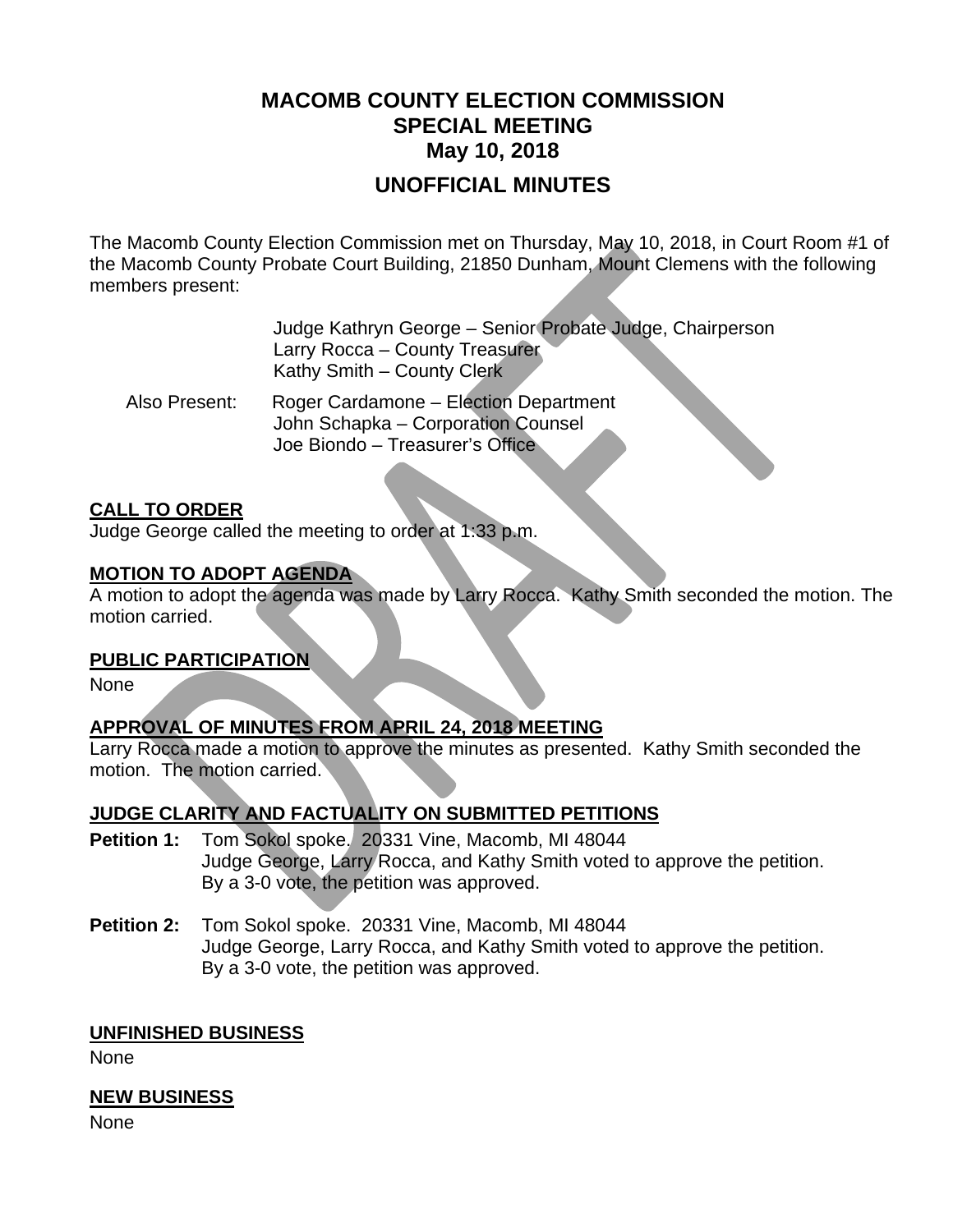### **PUBLIC PARTICIPATION**

Jim Gelios spoke. 16822 White Plains Drive, Macomb, MI 48044

### **ADJOURNMENT**

At 1:41 p.m, Larry Rocca made a motion to adjourn the meeting, seconded by Judge George. The motion carried and the meeting was adjourned.

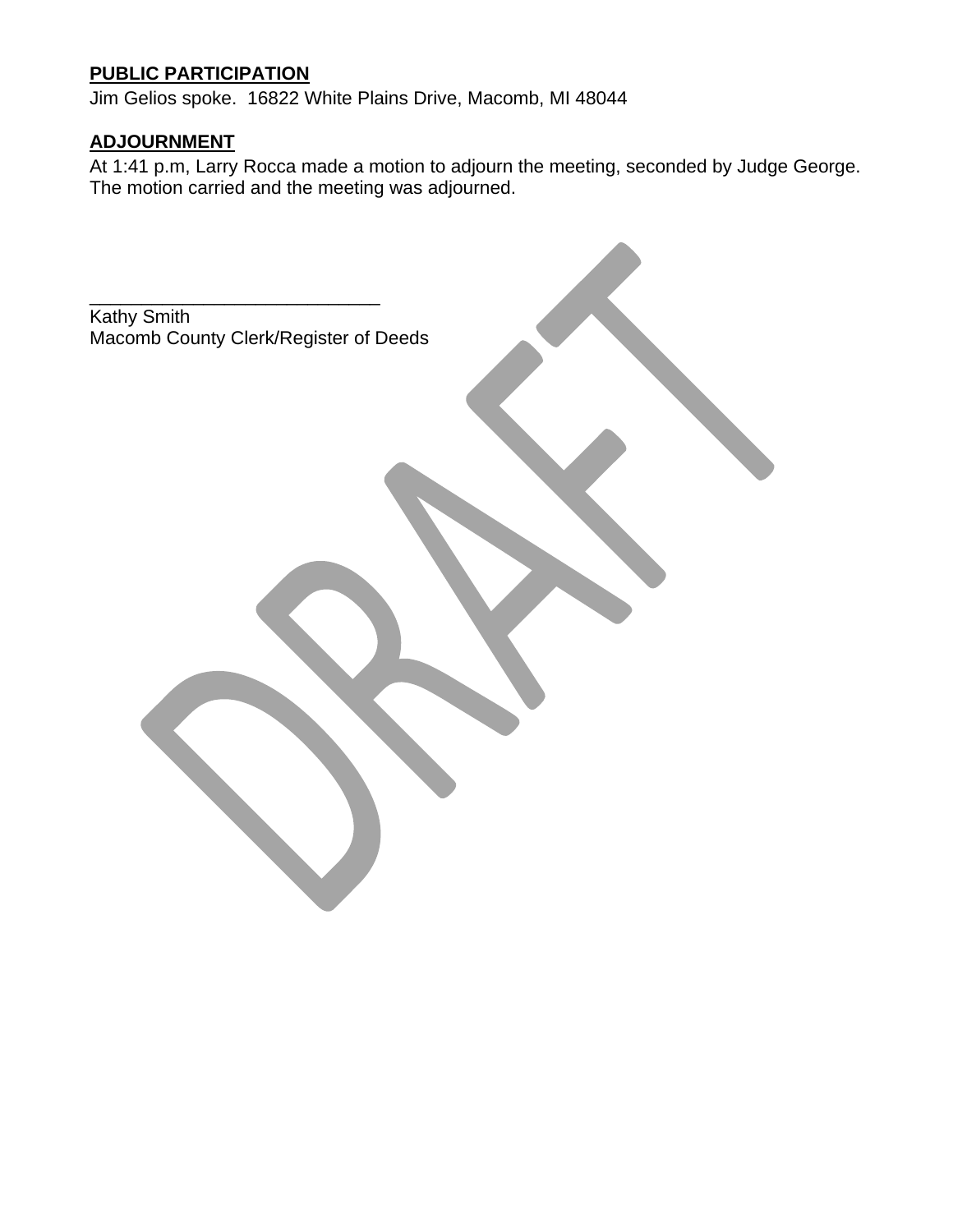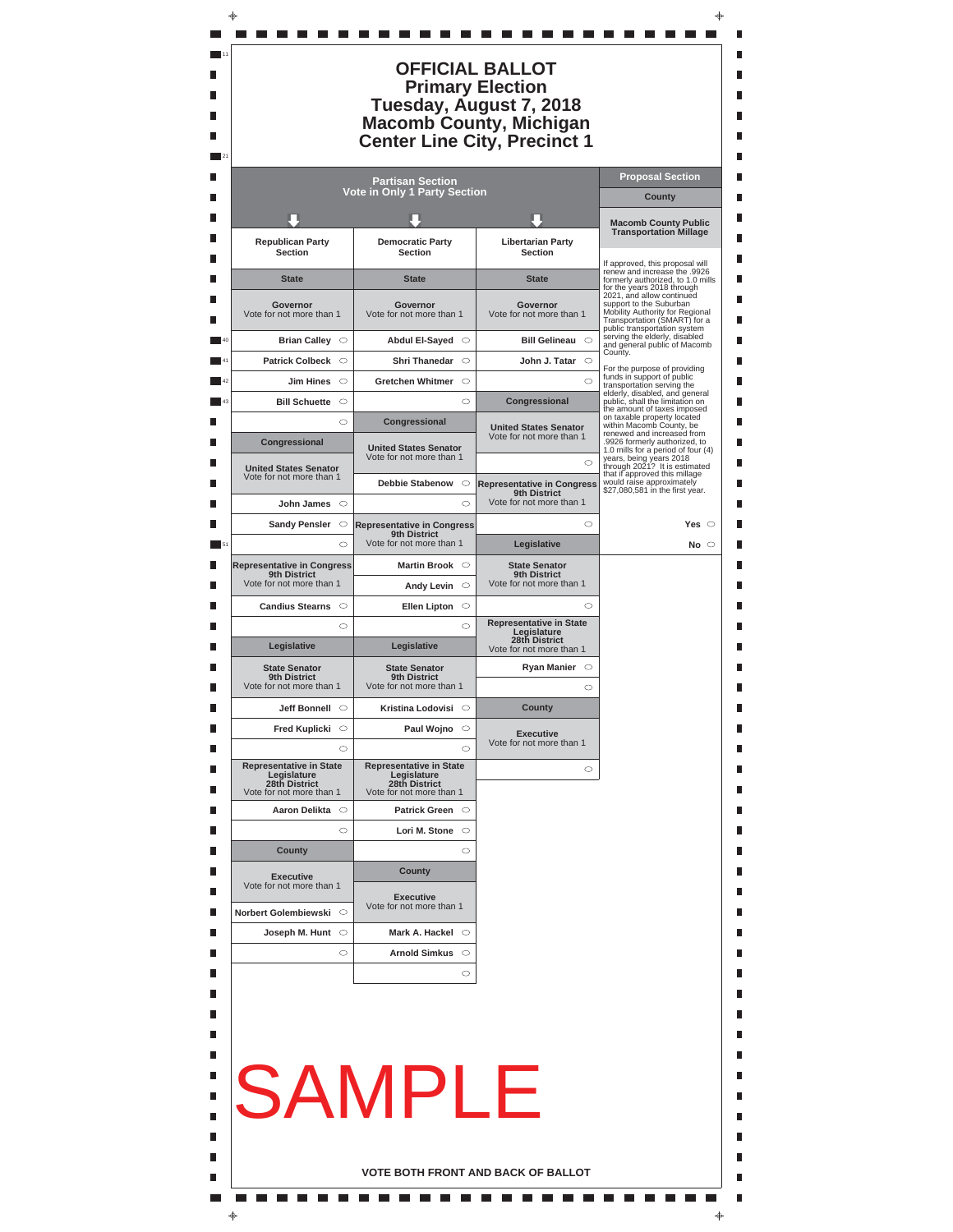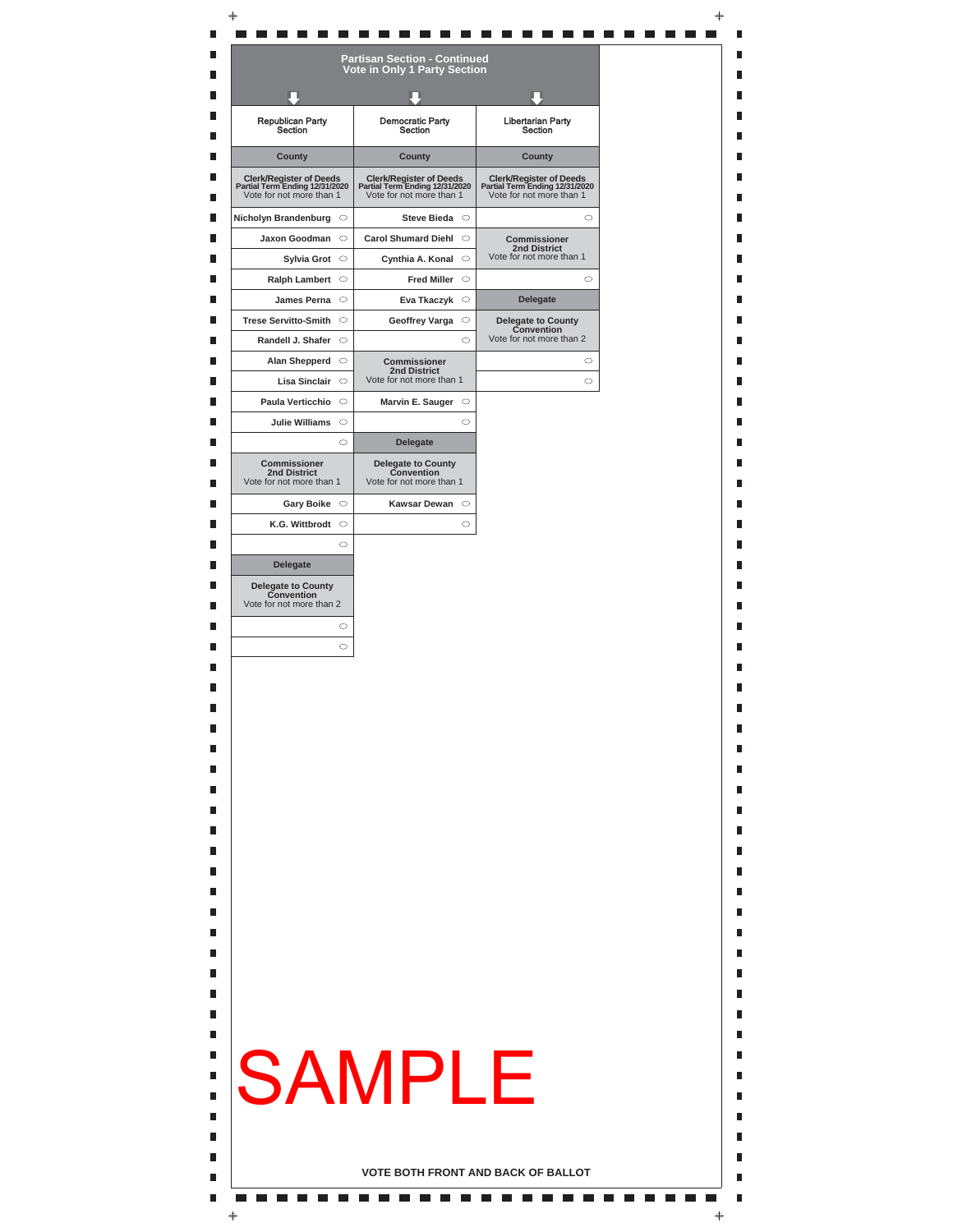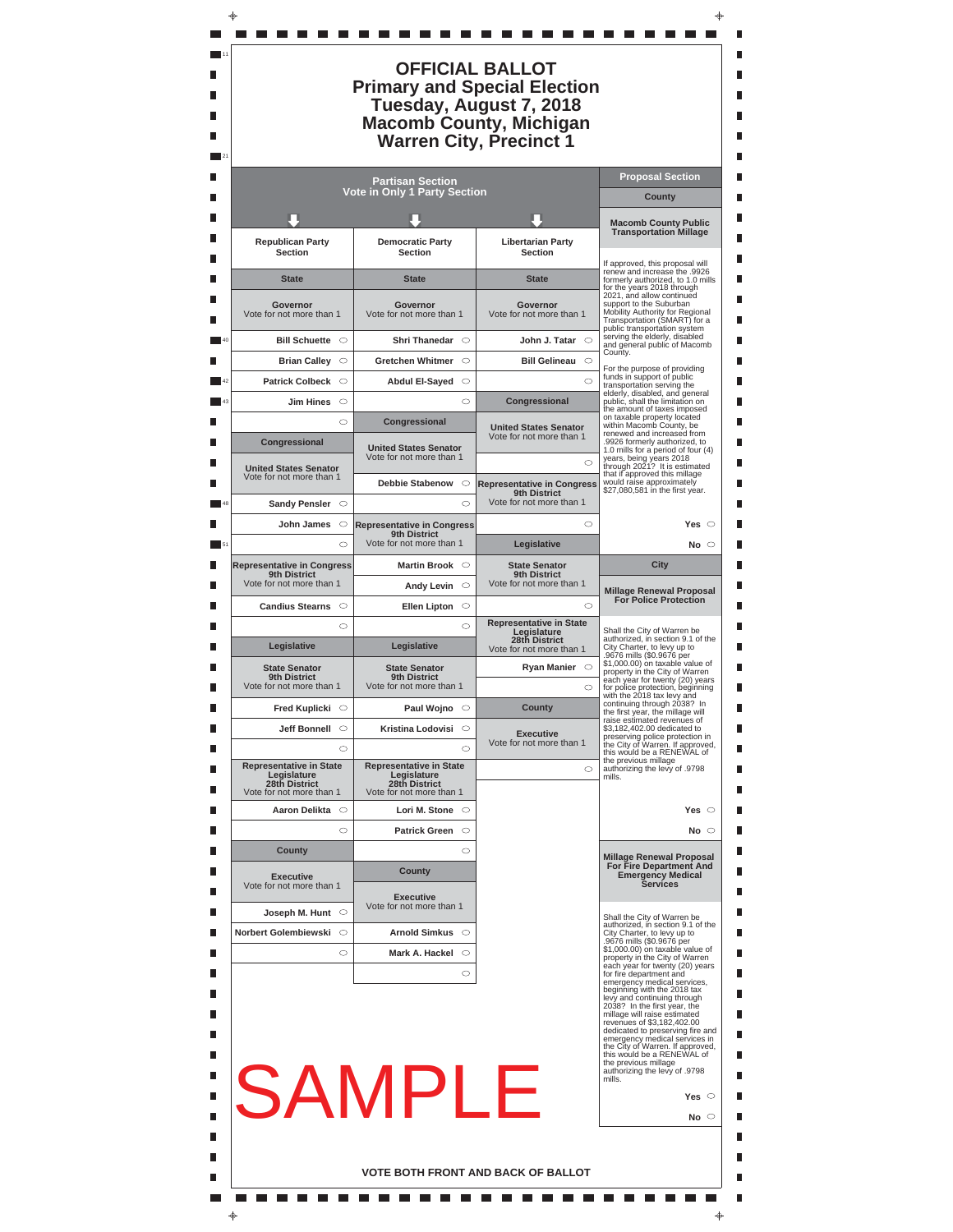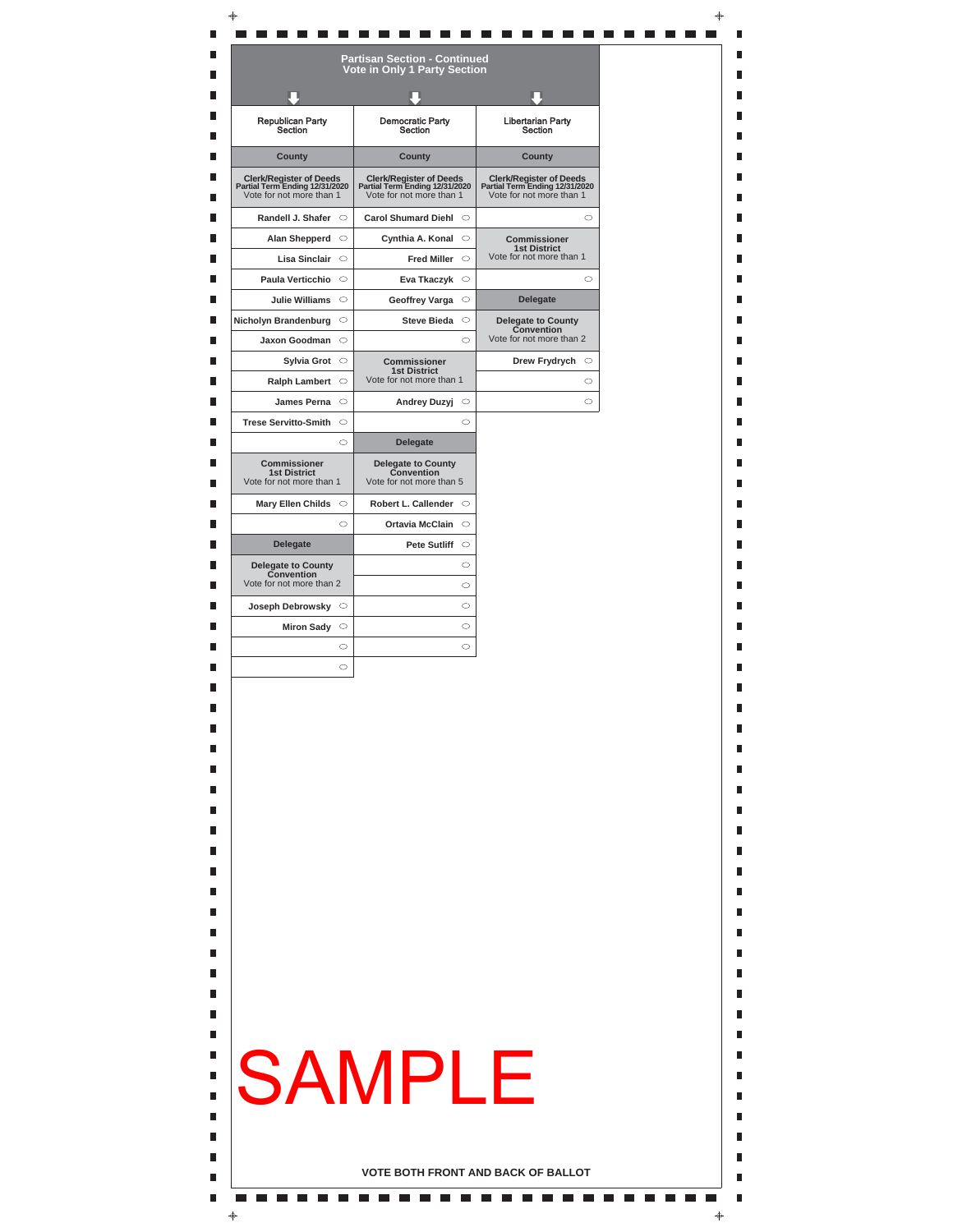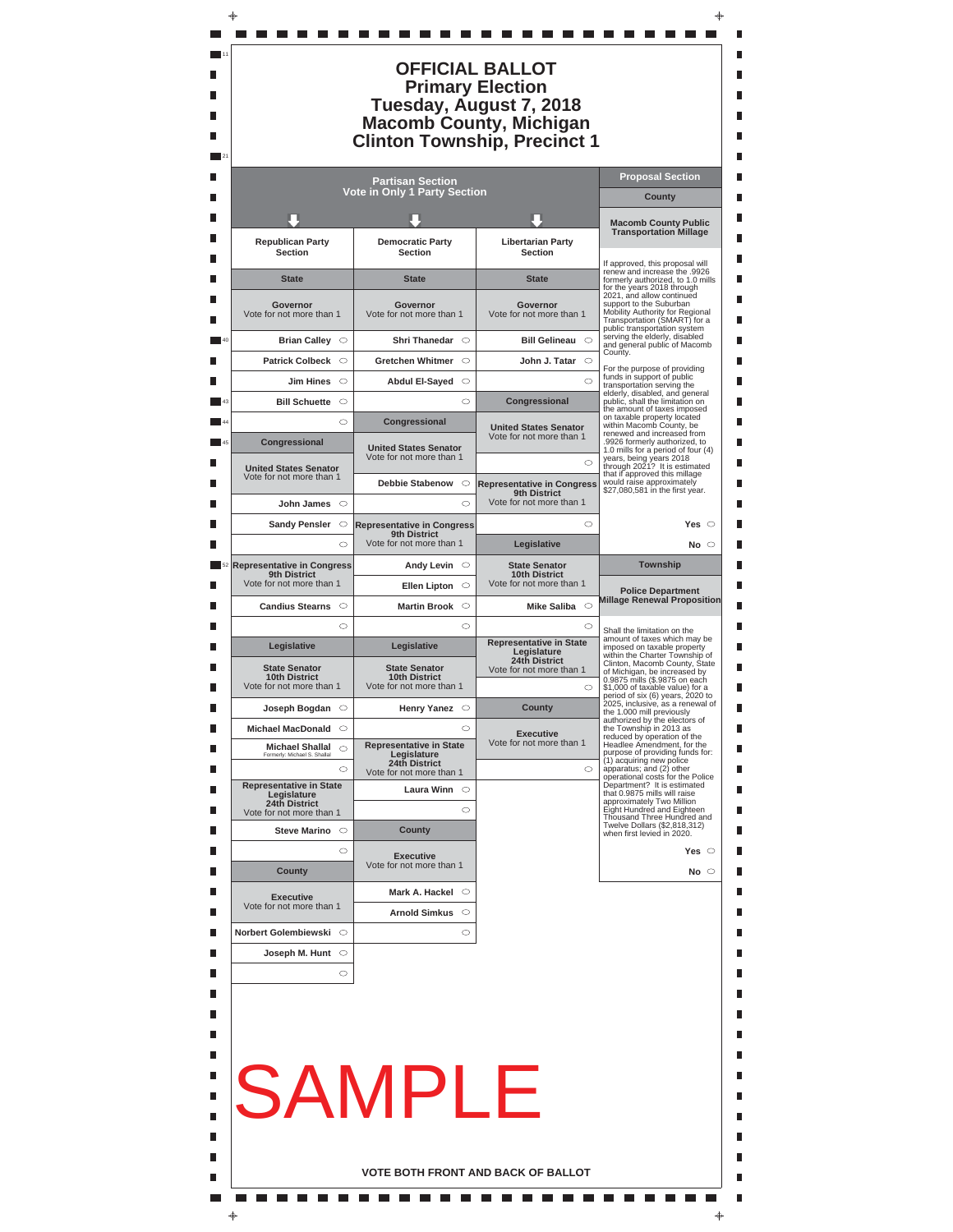|                                                                                              |         | <b>Vote in Only 1 Party Section</b>                                                          |                                                                                              | Continued                                                                                                                                                        |
|----------------------------------------------------------------------------------------------|---------|----------------------------------------------------------------------------------------------|----------------------------------------------------------------------------------------------|------------------------------------------------------------------------------------------------------------------------------------------------------------------|
|                                                                                              |         |                                                                                              |                                                                                              | <b>Township</b>                                                                                                                                                  |
| <b>Republican Party</b><br>Section                                                           |         | <b>Democratic Party</b><br>Section                                                           | <b>Libertarian Party</b><br>Section                                                          | <b>Fire Department</b><br><b>Millage Renewal Proposition</b>                                                                                                     |
| County                                                                                       |         | County                                                                                       | County                                                                                       | Shall the limitation on the<br>amount of taxes which may be                                                                                                      |
| <b>Clerk/Register of Deeds</b><br>Partial Term Ending 12/31/2020<br>Vote for not more than 1 |         | <b>Clerk/Register of Deeds</b><br>Partial Term Ending 12/31/2020<br>Vote for not more than 1 | <b>Clerk/Register of Deeds</b><br>Partial Term Ending 12/31/2020<br>Vote for not more than 1 | imposed on taxable property<br>within the Charter Township of<br>Clinton, Macomb County, State<br>of Michigan, be increased by<br>2.2001 mills (\$2.2001 on each |
| Paula Verticchio O                                                                           |         | Eva Tkaczyk $\circ$                                                                          | $\circ$                                                                                      | \$1,000 of taxable value) for a<br>period of eight (8) years, 2022                                                                                               |
| Julie Williams O                                                                             |         | $\circ$<br>Geoffrey Varga                                                                    | Commissioner<br>9th District                                                                 | to 2029, inclusive, as a renewal<br>of the 1.000 mill previously<br>authorized by the electors of                                                                |
| Nicholyn Brandenburg                                                                         | O       | $\circ$<br><b>Steve Bieda</b>                                                                | Vote for not more than 1<br>$\circ$                                                          | the Township in 2002 as<br>currently reduced to 0.9659<br>mills by operation of the                                                                              |
| Jaxon Goodman<br>Sylvia Grot O                                                               | $\circ$ | $\circ$<br><b>Carol Shumard Diehl</b><br>Cynthia A. Konal $\circ$                            | <b>Delegate</b>                                                                              | Headlee Amendment; and the<br>1.25 mills previously authorized<br>by the electors of the Township                                                                |
| Ralph Lambert O                                                                              |         | $\circ$<br><b>Fred Miller</b>                                                                | <b>Delegate to County</b>                                                                    | in 2013 as currently reduced to<br>1.2342 mills by operation of the                                                                                              |
| James Perna O                                                                                |         | $\circ$                                                                                      | Convention<br>Vote for not more than 2                                                       | Headlee Amendment, for the<br>purpose of providing funds for:<br>(1) furnishing and equipping                                                                    |
| Trese Servitto-Smith ○                                                                       |         | Commissioner                                                                                 | $\circ$                                                                                      | the Fire Department; and (2)<br>other operational costs for the<br>Fire Department? It is                                                                        |
| Randell J. Shafer                                                                            | $\circ$ | 9th District<br>Vote for not more than 1                                                     | $\circ$                                                                                      | estimated that 2.2001 mills will<br>raise approximately Six Million                                                                                              |
| Alan Shepperd                                                                                | $\circ$ | Rodney N. Tolbert O                                                                          |                                                                                              | Two Hundred and<br>Seventy-Nine Thousand and<br>Fifty-Six Dollars (\$6,279,056)                                                                                  |
| Lisa Sinclair                                                                                | $\circ$ | Matt Wojcik $\circ$                                                                          |                                                                                              | when first levied in 2022.                                                                                                                                       |
|                                                                                              | $\circ$ | Elizabeth A. Lucido<br>$\circ$                                                               |                                                                                              | Yes $\circ$                                                                                                                                                      |
| <b>Commissioner</b><br>9th District<br>Vote for not more than 1                              |         | ◠<br><b>Delegate</b>                                                                         |                                                                                              | No $\circ$                                                                                                                                                       |
| Kurt Broadbridge $\heartsuit$                                                                |         | <b>Delegate to County</b><br>Convention                                                      |                                                                                              | <b>Road Proposition</b>                                                                                                                                          |
|                                                                                              | $\circ$ | Vote for not more than 2                                                                     |                                                                                              | Shall the limitation on the                                                                                                                                      |
| <b>Delegate</b>                                                                              |         | Mary Jane Howard $\heartsuit$                                                                |                                                                                              | amount of taxes which may be<br>imposed on taxable property<br>within the Charter Township of                                                                    |
| <b>Delegate to County</b><br>Convention                                                      |         | $\circ$                                                                                      |                                                                                              | Clinton, Macomb County, State<br>of Michigan, be increased by<br>1.900 mills (\$1.900 on each                                                                    |
| Vote for not more than 2                                                                     |         | $\circ$                                                                                      |                                                                                              | \$1,000 of taxable value) for a<br>period of five (5) years, 2018 to<br>2022, inclusive, for the purpose                                                         |
| Dorota Nollet O                                                                              |         |                                                                                              |                                                                                              | of providing funds for: (1)<br>replacing and repairing roads;                                                                                                    |
| Robert Nollet O                                                                              |         |                                                                                              |                                                                                              | and (2) installing, replacing,<br>and repairing curbs, storm<br>drainage, sidewalks/pathways                                                                     |
| Sharon Rose Skupski O                                                                        | $\circ$ |                                                                                              |                                                                                              | and driveway portions within<br>the right-of-way adjacent to<br>such roads? It is estimated                                                                      |
|                                                                                              | $\circ$ |                                                                                              |                                                                                              | that 1.900 mills will raise<br>approximately Five Million Four<br>Hundred and Fifty-Five                                                                         |
|                                                                                              |         |                                                                                              |                                                                                              | Thousand and Four Hundred<br>and Fifty Dollars (\$5,455,450)<br>when first levied in 2018.                                                                       |
|                                                                                              |         |                                                                                              |                                                                                              | Yes $\circ$                                                                                                                                                      |
|                                                                                              |         |                                                                                              |                                                                                              | No $\circ$                                                                                                                                                       |
|                                                                                              |         |                                                                                              |                                                                                              |                                                                                                                                                                  |
|                                                                                              |         |                                                                                              |                                                                                              |                                                                                                                                                                  |
|                                                                                              |         |                                                                                              |                                                                                              |                                                                                                                                                                  |
|                                                                                              |         | SAMPL                                                                                        | F                                                                                            |                                                                                                                                                                  |
|                                                                                              |         |                                                                                              |                                                                                              |                                                                                                                                                                  |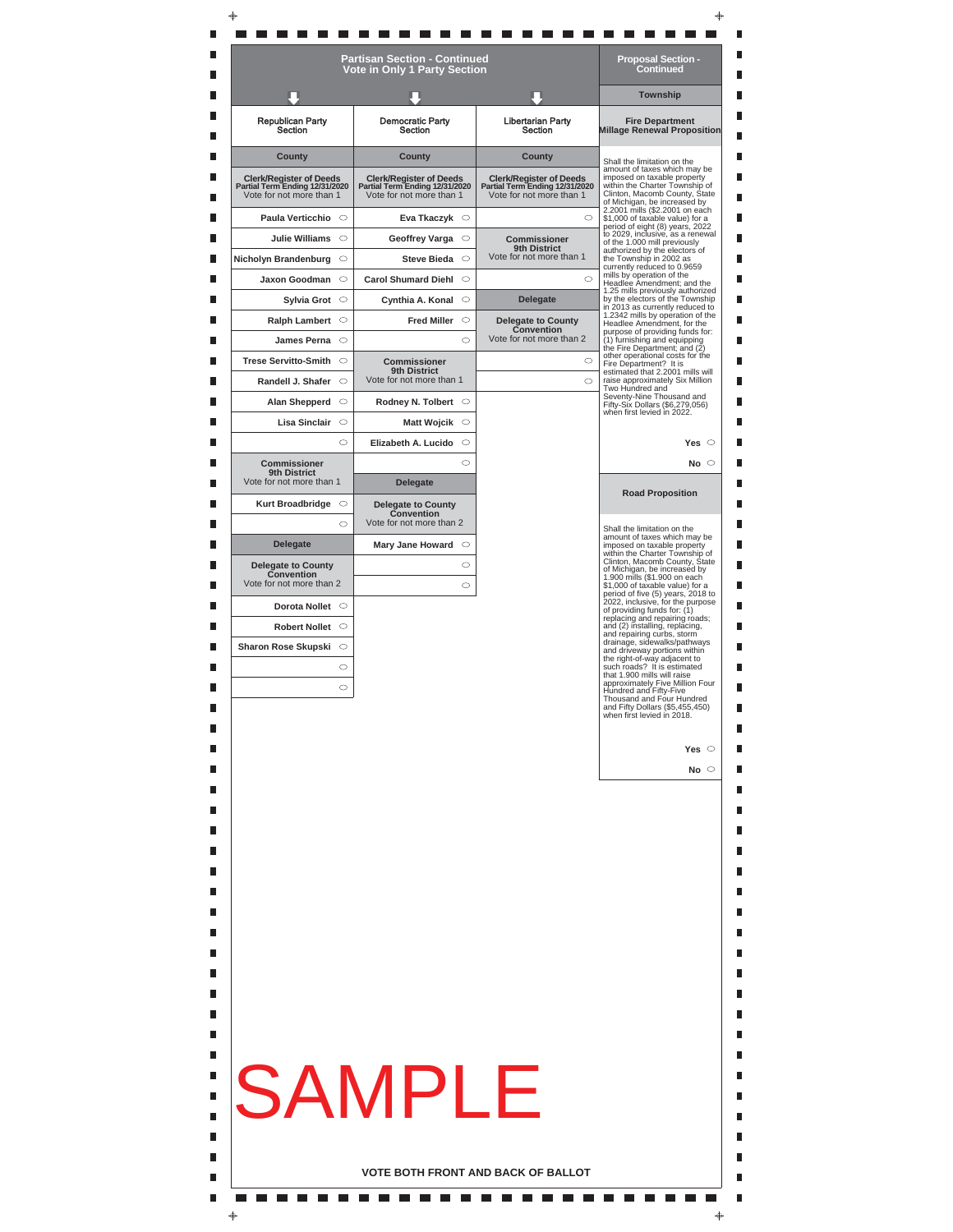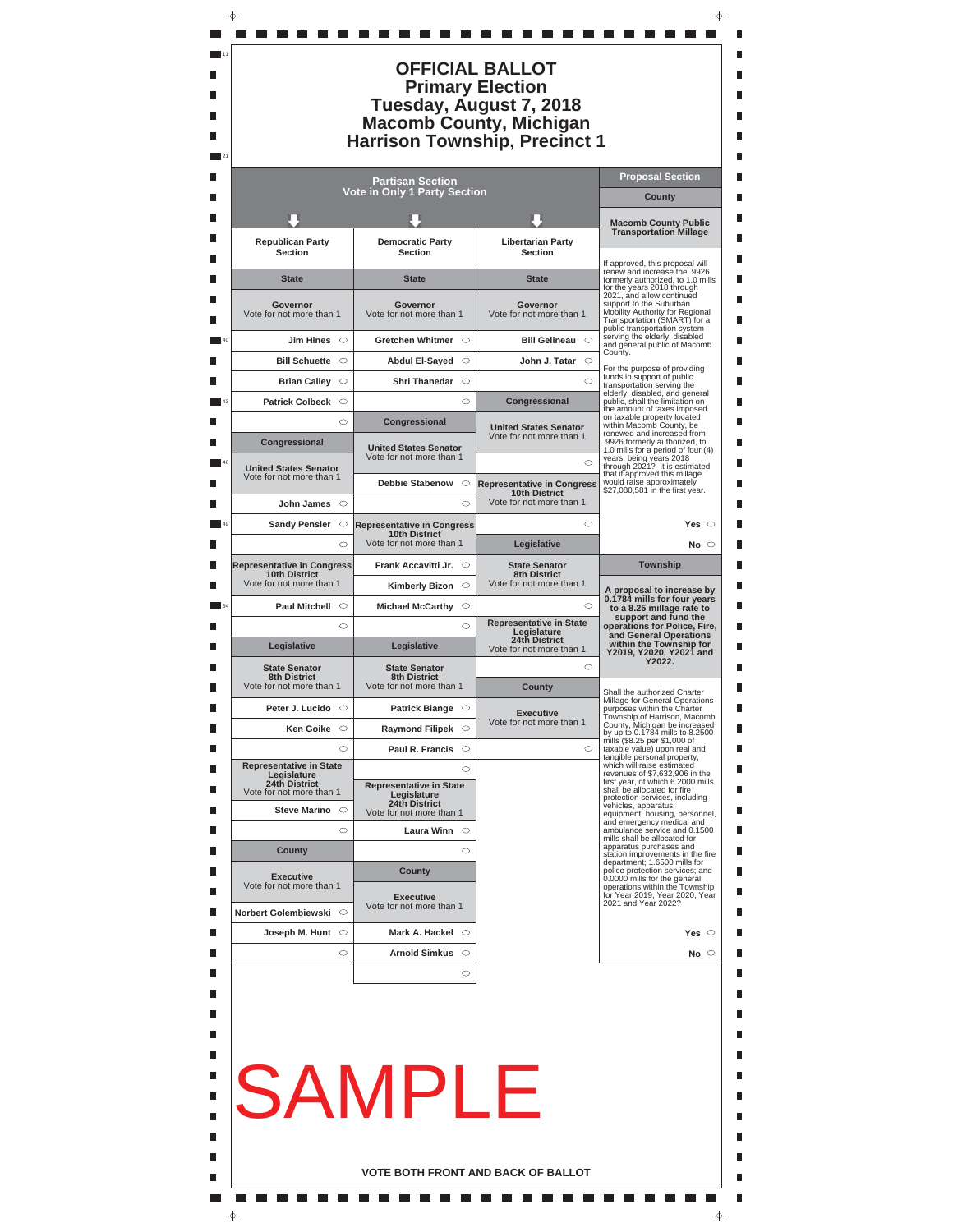|                                                                         | Vote in Only 1 Party Section                                        |                                                                  | <b>Township</b>                                                                              |
|-------------------------------------------------------------------------|---------------------------------------------------------------------|------------------------------------------------------------------|----------------------------------------------------------------------------------------------|
| <b>Republican Party</b>                                                 | <b>Democratic Party</b>                                             | <b>Libertarian Party</b>                                         | A proposal to levy an                                                                        |
| Section<br>County                                                       | Section<br>County                                                   | Section<br>County                                                | increase of 0.7000 mills to<br>support and fund four<br>additional Sheriff Deputies          |
| <b>Clerk/Register of Deeds</b><br>Partial Term Ending 12/31/2020        | <b>Clerk/Register of Deeds</b><br>Partial Term Ending 12/31/2020    | <b>Clerk/Register of Deeds</b><br>Partial Term Ending 12/31/2020 | for Police operations<br>within the Township for<br>Y2019, Y2020, Y2021 and<br>Y2022.        |
| Vote for not more than 1                                                | Vote for not more than 1                                            | Vote for not more than 1                                         |                                                                                              |
| Nicholyn Brandenburg O                                                  | Cynthia A. Konal $\circ$                                            | $\circ$                                                          | Shall the authorized Charter<br>Millage for Police Operations                                |
| Jaxon Goodman<br>Sylvia Grot O                                          | $\circ$<br><b>Fred Miller</b><br>$\circ$<br>$\circ$                 | Commissioner<br><b>10th District</b><br>Vote for not more than 1 | purposes within the Charter<br>Township of Harrison, Macomb<br>County, Michigan be increased |
| Ralph Lambert O                                                         | Eva Tkaczyk<br>Geoffrey Varga<br>$\circ$                            | Catherine Filus $\circ$                                          | by up to 0.7000 (\$0.70 per<br>\$1,000 of taxable value) upon<br>real and tangible personal  |
| James Perna $\circ$                                                     | $\circ$<br><b>Steve Bieda</b>                                       | $\circ$                                                          | property, which will raise<br>estimated revenues of                                          |
| <b>Trese Servitto-Smith</b>                                             | $\circ$<br><b>Carol Shumard Diehl</b><br>$\circ$                    | <b>Delegate</b>                                                  | \$647,640 in the first year, of<br>which up to 0.7000 mills shall<br>be allocated for police |
| Randell J. Shafer $\circ$                                               | $\circ$                                                             | <b>Delegate to County</b>                                        | protection services within the<br>Township for Year 2019, Year<br>2020, Year 2021 and Year   |
| Alan Shepperd                                                           | $\circ$<br><b>Commissioner</b>                                      | Convention<br>Vote for not more than 2                           | 2022?                                                                                        |
| Lisa Sinclair                                                           | <b>10th District</b><br>Vote for not more than 1<br>$\circ$         | $\circ$                                                          | Yes $\circ$                                                                                  |
| Paula Verticchio                                                        | $\circ$<br>Robert A. Leonetti O                                     | $\circ$                                                          | No $\circ$                                                                                   |
| <b>Julie Williams</b>                                                   | $\circ$<br>$\circ$                                                  |                                                                  |                                                                                              |
|                                                                         | $\circ$<br><b>Delegate</b>                                          |                                                                  |                                                                                              |
| <b>Commissioner</b><br><b>10th District</b><br>Vote for not more than 1 | <b>Delegate to County</b><br>Convention<br>Vote for not more than 3 |                                                                  |                                                                                              |
| Barbara Zinner O                                                        | $\circ$                                                             |                                                                  |                                                                                              |
|                                                                         | $\circ$<br>$\circ$                                                  |                                                                  |                                                                                              |
| <b>Delegate</b>                                                         | $\circ$                                                             |                                                                  |                                                                                              |
| <b>Delegate to County</b><br>Convention<br>Vote for not more than 3     |                                                                     |                                                                  |                                                                                              |
| Richard Ballew O                                                        |                                                                     |                                                                  |                                                                                              |
| Michael A. Cornwell O                                                   |                                                                     |                                                                  |                                                                                              |
| Dean Jarocki O                                                          |                                                                     |                                                                  |                                                                                              |
| Candice S. Miller $\circ$                                               |                                                                     |                                                                  |                                                                                              |
| Michael Senyszyn $\circ$                                                |                                                                     |                                                                  |                                                                                              |
| Robert J. Stachowicz                                                    |                                                                     |                                                                  |                                                                                              |
| Henry Tomkowiak O                                                       |                                                                     |                                                                  |                                                                                              |
|                                                                         | $\circ$                                                             |                                                                  |                                                                                              |
|                                                                         | $\circ$<br>$\circ$                                                  |                                                                  |                                                                                              |
|                                                                         |                                                                     |                                                                  |                                                                                              |
|                                                                         |                                                                     |                                                                  |                                                                                              |
|                                                                         |                                                                     |                                                                  |                                                                                              |
|                                                                         |                                                                     |                                                                  |                                                                                              |
|                                                                         |                                                                     |                                                                  |                                                                                              |
|                                                                         |                                                                     |                                                                  |                                                                                              |
|                                                                         | <b>SAMPLE</b>                                                       |                                                                  |                                                                                              |
|                                                                         |                                                                     |                                                                  |                                                                                              |
|                                                                         |                                                                     |                                                                  |                                                                                              |
|                                                                         |                                                                     |                                                                  |                                                                                              |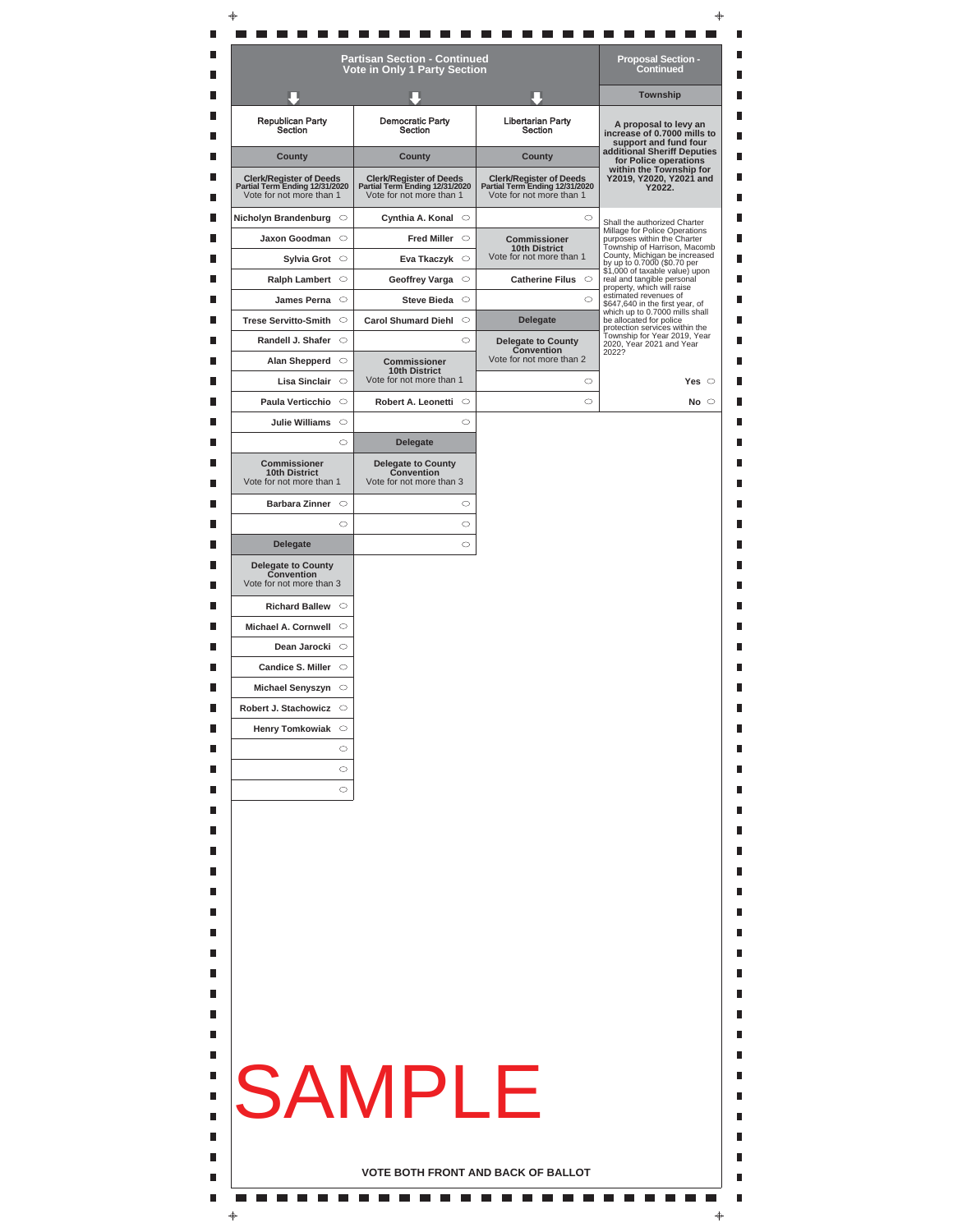